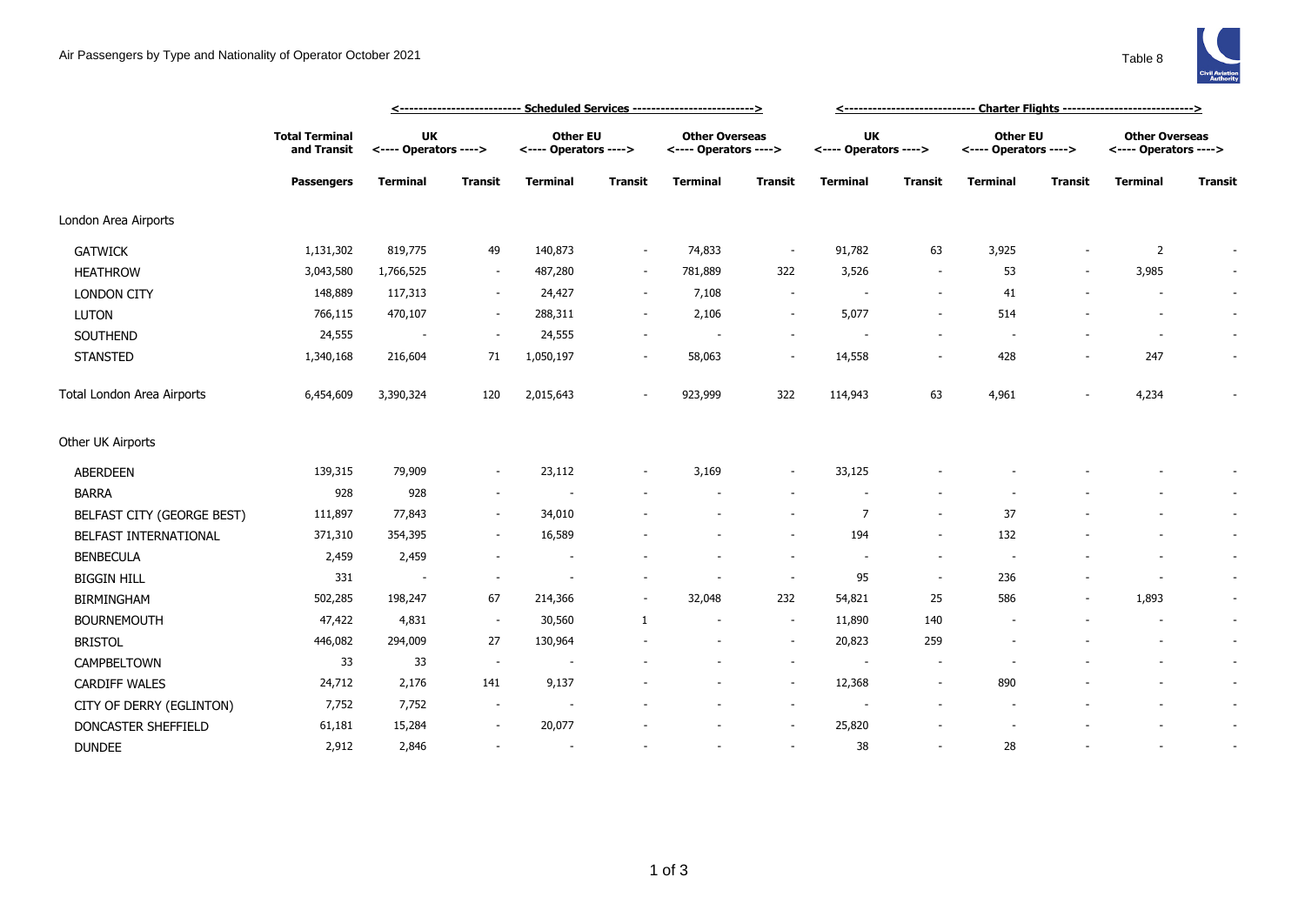

|                                          |                                      | <u> &lt;-------------------------- Scheduled Services --------------------------&gt;</u> |                          |                                          |                |                                                |                |                                    |                          |                                          |                |                                                |                          |
|------------------------------------------|--------------------------------------|------------------------------------------------------------------------------------------|--------------------------|------------------------------------------|----------------|------------------------------------------------|----------------|------------------------------------|--------------------------|------------------------------------------|----------------|------------------------------------------------|--------------------------|
|                                          | <b>Total Terminal</b><br>and Transit | UK<br><---- Operators ---->                                                              |                          | <b>Other EU</b><br><---- Operators ----> |                | <b>Other Overseas</b><br><---- Operators ----> |                | <b>UK</b><br><---- Operators ----> |                          | <b>Other EU</b><br><---- Operators ----> |                | <b>Other Overseas</b><br><---- Operators ----> |                          |
|                                          | <b>Passengers</b>                    | <b>Terminal</b>                                                                          | <b>Transit</b>           | <b>Terminal</b>                          | <b>Transit</b> | <b>Terminal</b>                                | <b>Transit</b> | <b>Terminal</b>                    | <b>Transit</b>           | <b>Terminal</b>                          | <b>Transit</b> | <b>Terminal</b>                                | <b>Transit</b>           |
| Other UK Airports                        |                                      |                                                                                          |                          |                                          |                |                                                |                |                                    |                          |                                          |                |                                                |                          |
| <b>EAST MIDLANDS</b><br>INTERNATIONAL    | 212,960                              | 81,990                                                                                   | 81                       | 109,966                                  |                |                                                |                | 20,854                             |                          | 69                                       |                |                                                |                          |
| <b>EDINBURGH</b>                         | 587,376                              | 331,280                                                                                  | 99                       | 237,569                                  |                | 15,744                                         | $\sim$         | 2,259                              | $\overline{\phantom{a}}$ | 239                                      |                | 186                                            | $\sim$                   |
| <b>EXETER</b>                            | 25,301                               | 13,795                                                                                   | $\overline{\phantom{a}}$ | 4,469                                    |                |                                                | $\sim$         | 7,037                              |                          |                                          |                | $\overline{\phantom{a}}$                       | $\sim$                   |
| GLASGOW                                  | 386,666                              | 303,137                                                                                  | 279                      | 50,298                                   |                | 16,277                                         | $\sim$         | 14,265                             | $\overline{\phantom{a}}$ | 2,274                                    | 38             | 98                                             | $\sim$                   |
| <b>HUMBERSIDE</b>                        | 3,315                                | 873                                                                                      | $\sim$                   | 1,052                                    |                |                                                | $\sim$         | 1,372                              |                          | 18                                       |                | $\overline{\phantom{a}}$                       | $\sim$                   |
| <b>INVERNESS</b>                         | 59,900                               | 56,763                                                                                   | $\sim$                   | 3,137                                    |                |                                                |                |                                    |                          |                                          |                |                                                | $\sim$                   |
| <b>ISLAY</b>                             | 2,037                                | 2,029                                                                                    | 8                        | $\overline{\phantom{a}}$                 |                |                                                |                |                                    |                          |                                          |                |                                                | $\sim$                   |
| ISLES OF SCILLY (ST.MARYS)               | 8,688                                | 8,688                                                                                    |                          | $\overline{\phantom{a}}$                 |                |                                                |                |                                    |                          |                                          |                |                                                | $\overline{\phantom{a}}$ |
| <b>KIRKWALL</b>                          | 10,510                               | 9,560                                                                                    | 950                      |                                          |                |                                                |                |                                    |                          |                                          |                |                                                | $\sim$                   |
| LANDS END (ST JUST)                      | 6,540                                | 6,540                                                                                    |                          |                                          |                |                                                |                |                                    |                          |                                          |                |                                                | $\overline{\phantom{a}}$ |
| <b>LEEDS BRADFORD</b>                    | 177,258                              | 123,156                                                                                  | 90                       | 54,012                                   |                |                                                |                |                                    |                          |                                          |                |                                                | $\sim$                   |
| LERWICK (TINGWALL)                       | 267                                  | 267                                                                                      | $\overline{\phantom{a}}$ |                                          |                |                                                |                |                                    |                          |                                          |                |                                                | $\sim$                   |
| LIVERPOOL (JOHN LENNON)                  | 216,899                              | 104,981                                                                                  | $\sim$                   | 109,801                                  |                |                                                | $\sim$         | 667                                | $\overline{\phantom{a}}$ | 1,450                                    |                |                                                | $\sim$                   |
| <b>MANCHESTER</b>                        | 1,202,621                            | 484,538                                                                                  | 119                      | 471,909                                  | $\sim$         | 125,597                                        | $\sim$         | 114,799                            |                          | 768                                      |                | 4,891                                          | $\overline{\phantom{a}}$ |
| <b>NEWCASTLE</b>                         | 224,517                              | 166,670                                                                                  | 146                      | 53,762                                   | $\sim$         | 3,779                                          | $\sim$         | 160                                |                          |                                          |                | $\overline{\phantom{a}}$                       | $\sim$                   |
| NEWQUAY                                  | 12,873                               | 8,544                                                                                    | 45                       | 4,284                                    |                |                                                |                |                                    |                          |                                          |                | $\overline{\phantom{a}}$                       | $\overline{\phantom{a}}$ |
| <b>NORWICH</b>                           | 15,857                               | 4,231                                                                                    | $\sim$                   | 1,981                                    |                |                                                | $\sim$         | 9,645                              |                          |                                          |                | $\overline{\phantom{a}}$                       | $\sim$                   |
| <b>PRESTWICK</b>                         | 19,054                               | $\overline{\phantom{a}}$                                                                 | $\sim$                   | 18,548                                   |                |                                                |                |                                    |                          | 25                                       | 234            | 247                                            | $\sim$                   |
| SOUTHAMPTON                              | 44,204                               | 41,603                                                                                   | $\sim$                   | 2,366                                    |                |                                                |                | 235                                |                          |                                          |                |                                                | $\sim$                   |
| STORNOWAY                                | 8,144                                | 8,005                                                                                    | 139                      | ٠                                        |                |                                                |                |                                    |                          |                                          |                |                                                | $\sim$                   |
| <b>SUMBURGH</b>                          | 19,844                               | 10,848                                                                                   | 96                       | $\overline{\phantom{a}}$                 |                |                                                | $\sim$         | 8,900                              |                          |                                          |                |                                                | $\overline{\phantom{a}}$ |
| TEESSIDE INTERNATIONAL<br><b>AIRPORT</b> | 12,210                               | 4,252                                                                                    | 400                      | 7,495                                    |                |                                                |                | 63                                 |                          |                                          |                |                                                | $\overline{\phantom{a}}$ |

TIREE 916 906 10 - - - - - - - - - -